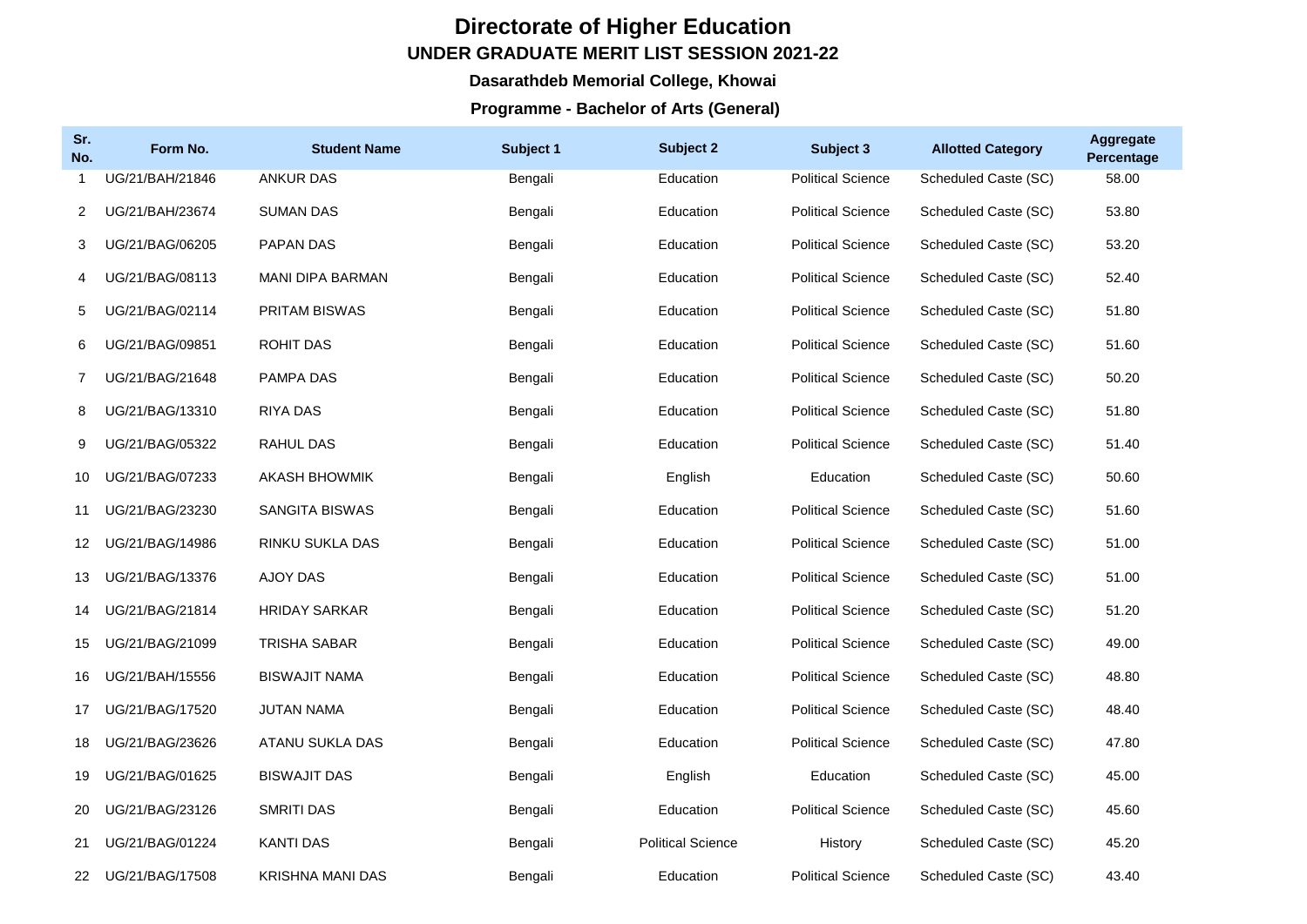| 23 | UG/21/BAG/17170 | RISHITA SUKLA DAS   | Bengali                   | Education                | <b>Political Science</b> | Scheduled Caste (SC) | 39.60 |
|----|-----------------|---------------------|---------------------------|--------------------------|--------------------------|----------------------|-------|
| 24 | UG/21/BAG/21712 | SUBRADIP SUKLADAS   | Bengali                   | Education                | <b>Political Science</b> | Scheduled Caste (SC) | 39.20 |
| 25 | UG/21/BAG/01247 | <b>SUJAN DAS</b>    | Bengali                   | <b>Political Science</b> | History                  | Scheduled Caste (SC) | 37.80 |
| 26 | UG/21/BAG/09655 | PINAK RANJAN DAS    | Bengali                   | <b>Political Science</b> | History                  | Scheduled Caste (SC) | 36.80 |
| 27 | UG/21/BAG/05005 | RAHUL BISWAS        | Bengali                   | Education                | <b>Political Science</b> | Scheduled Caste (SC) | 34.80 |
| 28 | UG/21/BAG/14781 | <b>MOUSUMI DAS</b>  | Education                 | Bengali                  | <b>Political Science</b> | Scheduled Caste (SC) | 51.60 |
| 29 | UG/21/BAH/01603 | PRIYANKA DAS        | Education                 | <b>Political Science</b> | History                  | Scheduled Caste (SC) | 50.40 |
| 30 | UG/21/BAG/23179 | RAKTIM MALLIK       | Education                 | Bengali                  | <b>Political Science</b> | Scheduled Caste (SC) | 48.80 |
| 31 | UG/21/BAG/22478 | ANINDITA BISWAS     | Education                 | Bengali                  | History                  | Scheduled Caste (SC) | 47.80 |
| 32 | UG/21/BAG/02703 | SANJAY DAS          | Education                 | Bengali                  | <b>Political Science</b> | Scheduled Caste (SC) | 47.80 |
| 33 | UG/21/BAG/15561 | SANCHITA NAMA SUDRA | Education                 | Bengali                  | <b>Political Science</b> | Scheduled Caste (SC) | 48.20 |
| 34 | UG/21/BAG/15300 | <b>ANITA SABAR</b>  | Education                 | Bengali                  | <b>Political Science</b> | Scheduled Caste (SC) | 46.60 |
| 35 | UG/21/BAG/15163 | <b>BRAJESH DAS</b>  | Education                 | <b>Political Science</b> | History                  | Scheduled Caste (SC) | 46.00 |
| 36 | UG/21/BAG/14850 | <b>AJAY DAS</b>     | Education                 | <b>Political Science</b> | History                  | Scheduled Caste (SC) | 45.60 |
| 37 | UG/21/BAG/23501 | ANKITA NATTA DAS    | Education                 | Bengali                  | <b>Political Science</b> | Scheduled Caste (SC) | 42.40 |
| 38 | UG/21/BAG/04860 | <b>SOURABH DAS</b>  | History                   | Bengali                  | English                  | Scheduled Caste (SC) | 36.00 |
| 39 | UG/21/BAG/11588 | RANA SARKAR         | <b>Physical Education</b> | Bengali                  | <b>Political Science</b> | Scheduled Caste (SC) | 46.20 |
| 40 | UG/21/BAG/20379 | SANJOY SUKLA DAS    | <b>Physical Education</b> | Bengali                  | Education                | Scheduled Caste (SC) | 35.60 |
| 41 | UG/21/BAH/18626 | JOYDIP SUKLA DAS    | <b>Political Science</b>  | Sanskrit                 | Education                | Scheduled Caste (SC) | 59.80 |
| 42 | UG/21/BAH/21094 | <b>BAPPI DAS</b>    | <b>Political Science</b>  | Bengali                  | Education                | Scheduled Caste (SC) | 52.00 |
| 43 | UG/21/BAG/15829 | <b>BAPPA DAS</b>    | <b>Political Science</b>  | Education                | History                  | Scheduled Caste (SC) | 52.20 |
| 44 | UG/21/BAG/15055 | RAJESH DAS          | <b>Political Science</b>  | Bengali                  | Education                | Scheduled Caste (SC) | 51.60 |
| 45 | UG/21/BAG/11136 | <b>MRINMAY DAS</b>  | <b>Political Science</b>  | Sanskrit                 | Education                | Scheduled Caste (SC) | 50.20 |
| 46 | UG/21/BAG/21830 | JOULESH DAS         | <b>Political Science</b>  | Bengali                  | Sanskrit                 | Scheduled Caste (SC) | 50.20 |
| 47 | UG/21/BAG/09302 | HIRANANDA NAMA      | <b>Political Science</b>  | Bengali                  | Education                | Scheduled Caste (SC) | 48.20 |
| 48 | UG/21/BAG/23660 | <b>AMBIKA DAS</b>   | <b>Political Science</b>  | Bengali                  | Sanskrit                 | Scheduled Caste (SC) | 45.20 |